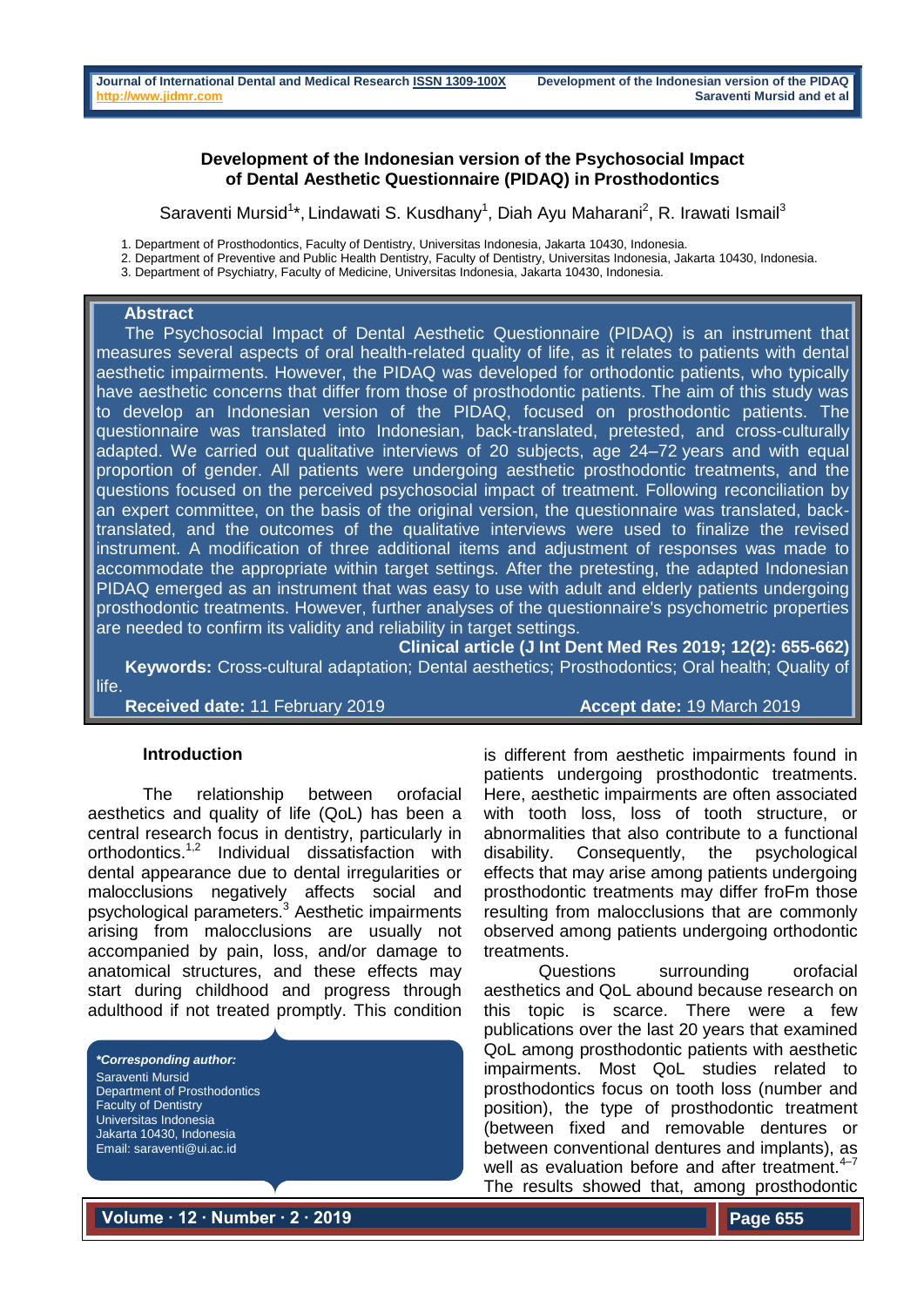patients, the greatest impacts on QoL involve functional and psychological limitations.<sup>8</sup> Patients are frequently motivated to pursue prosthodontic treatment for aesthetic reasons, especially when the anterior teeth are involved.<sup>5,6,9,10</sup>

This suggests that patients adapt well to functional limitations; however, when aesthetics concerns arise, adaptation can be more difficult. The aesthetic appeal of the anterior teeth can increase physical attractiveness, which in turn affects self-confidence, perceived body image, and social interactions.<sup>5,6,11,12</sup> The appearance of teeth can greatly affect an individual's physical appearance. Newton reported that dental appearance had an effect on individual judgment on first encounters.<sup>11</sup> Similar studies by Eli et al. and Kershaw et al. that decayed anterior teeth exerted a negative impact on the perception of a person's physical attractiveness.<sup>13,14</sup> These studies did not address other dimensions that could be potentially affected, except psychological variables and social interaction. The same results were found during aesthetic research in orthodontics. There exists an unmet need for information regarding the psychosocial impact of orofacial aesthetic impairments among prosthodontics patients, and the contributions of orofacial aesthetics to QoL.

A valid and reliable measurement tool is one way to evaluate treatment outcomes. Commonly used generic instruments that assess various dimensions that affect QoL include the Oral Health Impact Profile (OHIP), Dental Impact on Daily Living, and Oral Impact on Daily Performance questionnaires.<sup>10,15,16</sup> Of the three questionnaires, OHIP is most often used and has been variously adapted. Wong et al. developed the OHIP-Esthetic consisting of 14 items, to assess the effects of aesthetic impairments on QoL; however, this questionnaire only addresses teeth whitening.<sup>15</sup> Other studies use OHIP, but only six items on the battery are related to the appearance of the respondent's teeth.<sup>16</sup> appearance of the respondent's Dannemand et al. used six items from the OHIP, one of which was different from the six items that John et al. set forth as items that assess dimensions of orofacial appearance following exploratory factor analysis of the OHIP<br>questionnaire.<sup>17</sup> This difference raises the This difference raises the question as to whether or not the OHIP can specifically assess the psychosocial impacts of aesthetic impairments in prosthodontic patients. In orthodontics, the Psychosocial Impact of

Dental Aesthetic Questionnaire (PIDAQ) was developed to assess the psychosocial effects of dental aesthetics on malocclusion in young adults.<sup>3</sup> Although the PIDAQ was developed specifically for orthodontic application, it assesses aesthetic items that are also common to the OHIP. Thus, the PIDAQ evaluates the psychosocial impact of anterior dental implant treatments and informs our understanding of aesthetic orofacial impairments in prosthodontic patients.<sup>5,18</sup>

This study sought to develop an instrument for assessing the psychosocial impact of orofacial aesthetics among Indonesians using a cross-culturally adapted version of the PIDAQ as the basic instrument for assessment of patients undergoing prosthodontic treatments. We received approval from the Ethics Committee of the Faculty of Dentistry, University of Indonesia (No.105/Ethical Approval/FKGUI/XI/2017).

# **Materials and methods**

## Description of the PIDAQ

The PIDAQ is a questionnaire that assesses the psychosocial impact of dental aesthetics in young adults (18–30 years old). The Aesthetics and Social Aspects scales of the Orthognathic Quality of Life Questionnaire were adapted, reformulated, and combined with additional items to assess the aesthetic impact of malocclusions.<sup>3</sup> This psychometric instrument is composed of 23 negatively and positively worded items, divided into one positive and three negative domains. As shown in Table 1, he PIDAQ consists of four dimensions: aesthetic concern (three items), psychological impact (six items), social impact (eight items), and confidence in dental conditions (six items) as shown in Table 1. The PIDAQ has good validity and reliability and has also been translated into several languages.<sup>19–22</sup> This self-administered questionnaire requires the respondent to indicate each item on a 5-point Likert scale, ranging from 0 (no impact of dental aesthetics on QoL) to 4 (maximal impact of dental aesthetics on QoL) within a reference time period. The numerical values are  $0 = not$  at all,  $1 = a$  little,  $2 =$  somewhat,  $3 =$  strongly, and  $4 =$  very strongly.<sup>3</sup>

**Volume ∙ 12 ∙ Number ∙ 2 ∙ 2019**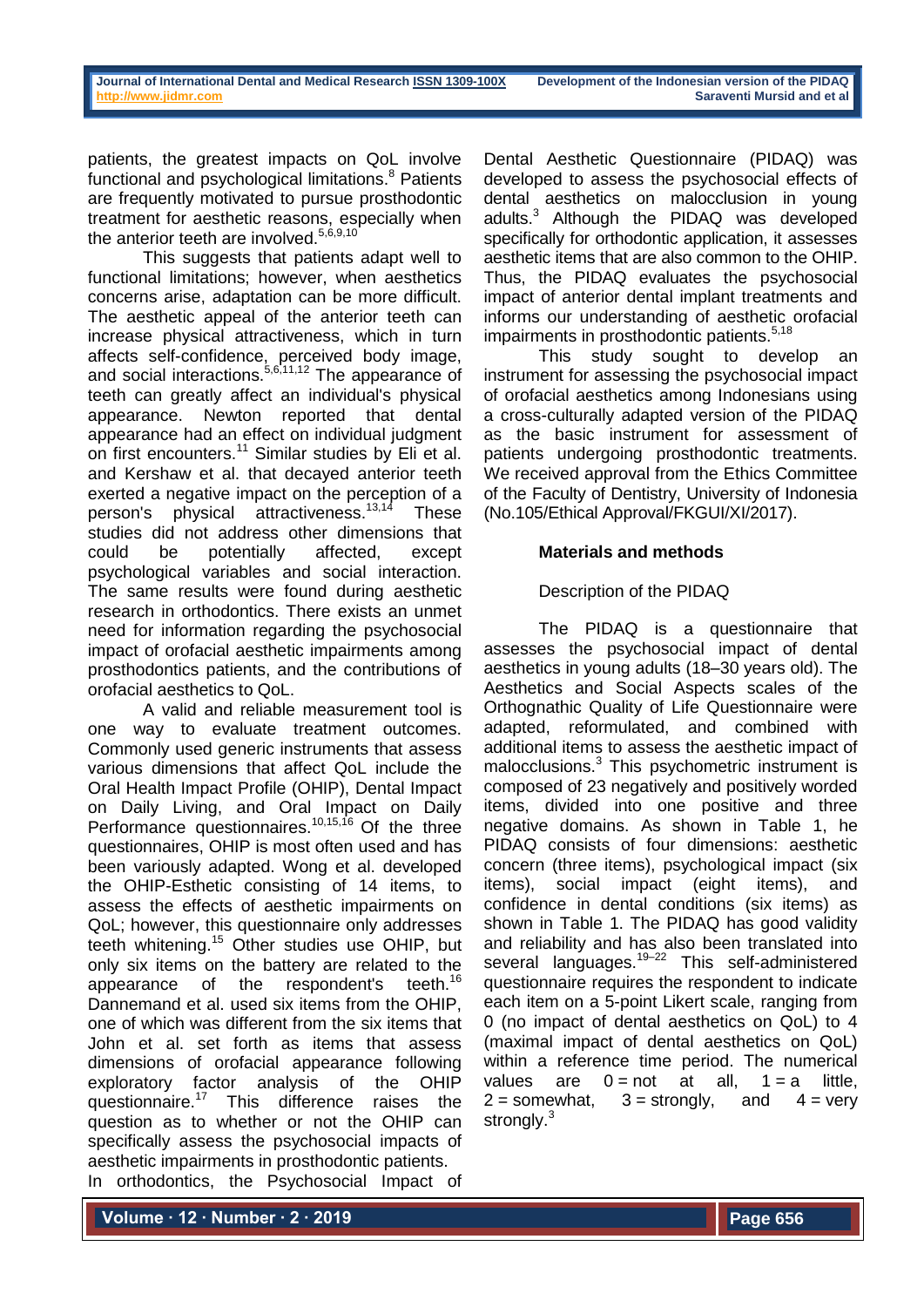| <b>Dimension</b>           |                                                   | <b>Item</b>                                                                                                                                                                                                                                                                                                                                                                                                                                                                                                                                                                                                                                                 |  |  |
|----------------------------|---------------------------------------------------|-------------------------------------------------------------------------------------------------------------------------------------------------------------------------------------------------------------------------------------------------------------------------------------------------------------------------------------------------------------------------------------------------------------------------------------------------------------------------------------------------------------------------------------------------------------------------------------------------------------------------------------------------------------|--|--|
| Dental Self-<br>Confidence | 1.<br>2.<br>3.<br>4.<br>5.<br>6.                  | I am proud of my teeth.<br>I like to show my teeth when I<br>smile.<br>I am pleased when I see my<br>teeth in the mirror.<br>My teeth are attractive to others<br>satisfied<br>with<br>the<br>am<br>appearance of my teeth.<br>I find my tooth position to be very<br>nice.                                                                                                                                                                                                                                                                                                                                                                                 |  |  |
| Social<br>Impact           | 7.<br>8.<br>9.<br>10.<br>11.<br>12.<br>13.<br>14. | I hold myself back when I smile<br>so my teeth don't show so much.<br>If I don't know people well, I am<br>sometimes concerned what they<br>might think about my teeth.<br>I'm afraid other peope could<br>make offensive remarks about<br>my teeth.<br>I am somewhat inhibited in social<br>contacts because of my teeth.<br>I sometimes catch myself holding<br>my hand in front of my mouth to<br>hide my teeth.<br>Sometimes I think<br>people<br>are<br>staring at my teeth.<br>Remarks about my teeth iritate<br>me even when they are meant<br>jokingly.<br>sometimes worry about what<br>members of<br>the opposite<br>sex<br>think about my teeth. |  |  |
| Psychologi<br>cal Impact   | 15.<br>16.<br>17.<br>18.<br>20.                   | I envy the nice teeth of other<br>people<br>I am somewhat distressed when I<br>see other people's teeth.<br>Sometimes<br>am<br>somewhat<br>L<br>unhappy about the appearance<br>19. of my teeth.<br>I think most people I know have<br>nicer teeth than I do.<br>I feel bad when I think about my<br>teeth look like.<br>I wish my teeth looked looked<br>better.                                                                                                                                                                                                                                                                                           |  |  |
| Aesthetic<br>Concern       | 22.<br>23.                                        | 21. I don't like to see my teeth in the<br>mirror.<br>I don't like to see my teeth in the<br>photographs.<br>I don't like to see my teeth when I<br>look at a video of myself.                                                                                                                                                                                                                                                                                                                                                                                                                                                                              |  |  |

**Table 1.** The original version of PIDAQ. Respons: 0= not at all, 1= a little, 2= somewhat, 3= strongly, 4= very strongly.

## **Formation of the Indonesian version of PIDAQ**

We used a recent protocol for crosscultural adaptation of research instruments.<sup>23</sup> The sequences of the cross-cultural adaptation process are shown in Figure 1.



**Figure 1.** Flow chart of the cross-cultural adaptation process.

## **Translation**

The first stage involved translating the PIDAQ into Indonesian. This was independently completed by two Indonesians who were fluent in English. The first translators were an English lecturer at the University of Indonesia and the other was a PhD student in dentistry. After discussion, the first draft of the translated instrument was synthesized.

## **Back translation**

The first translation was translated back into English by two native English speakers who were also fluent in Indonesian. Both translators were native English speakers: the first one was a British citizen who had lived in Indonesia for more than 10 years; the second translator was an Indonesian citizen who was born and lived in the United States of America for 9 years, but now lives in Indonesia. The synthesized version was developed after discussion between the two translators.

**Volume ∙ 12 ∙ Number ∙ 2 ∙ 2019**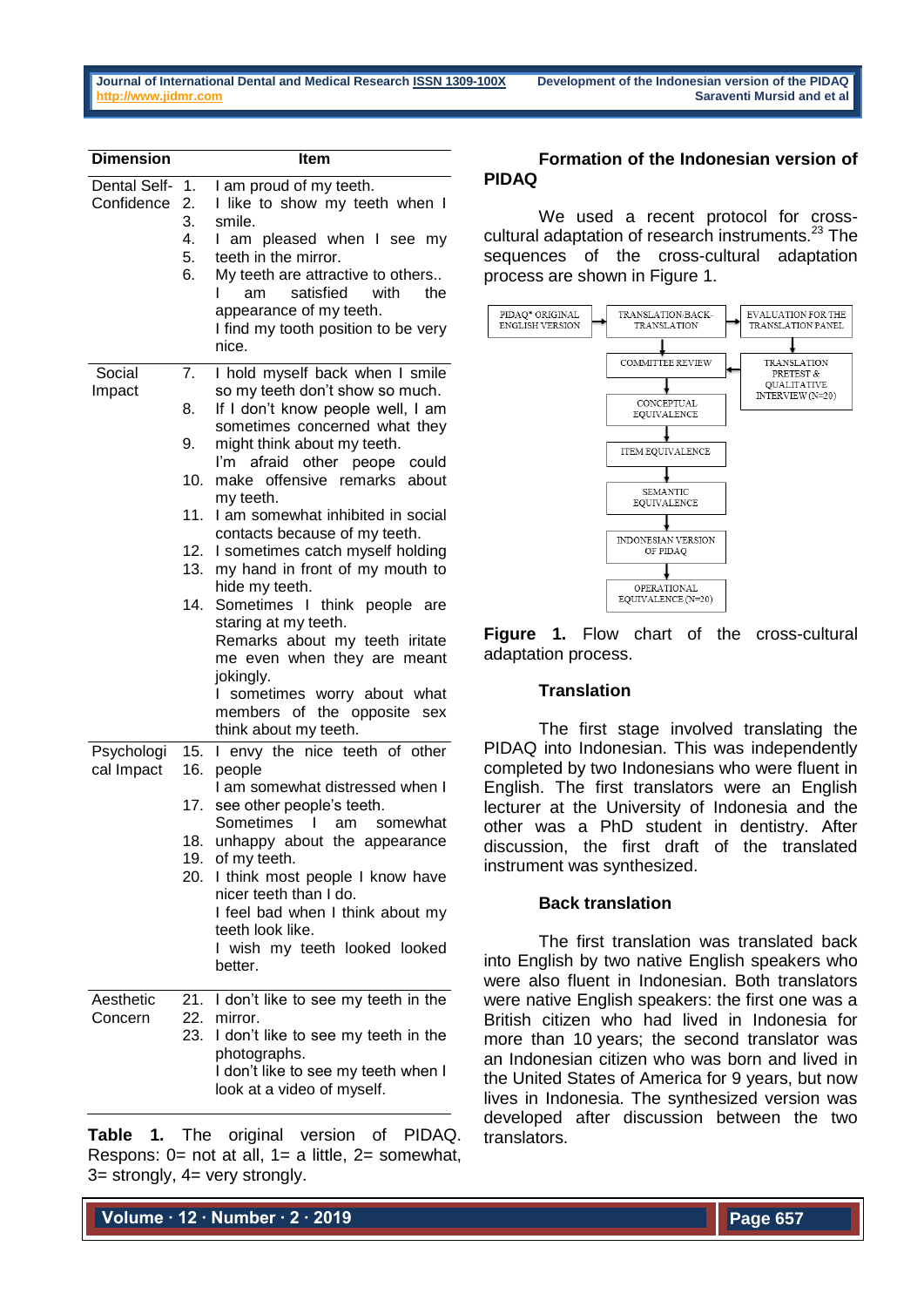## **Translation panel evaluation**

The synthesized versions of the translation and back translation were compared. The independent translator, the translators, and the back translators were invited to assess the translation literally and determine if both translated and back-translated versions held equivalent meaning.

### **First pretest and qualitative interview**

In order to achieve semantic equivalence, the translated version was tested on 20 subjects to assess their understanding of each item. The subjects were a convenience sample, consisting of equal numbers of males and females, aged 24–73 years. All subjects were individuals with aesthetic impairments who sought treatment in the Prosthodontic Clinic at Faculty of Dentistry Dental Hospital, University of Indonesia, Jakarta, Indonesia. The pretest took 1 month to complete, starting in December 2017 and ending in January 2018. All subjects completed the questionnaire and were interviewed while in the examination room. Each subject was offered an incentive to encourage his or her participation. The subjects were asked to complete the questionnaire and comment on words and sentences that were difficult to understand. These comments were written on a paper attached to the questionnaire. Then the researcher interviewed each subject to explore the confusing items and asked them about other factors relating to dental aesthetics that influence their lives. On average, the total time spent was about 20–30 min long.

#### **Expert committee**

The expert committee consisted of one methodologist who was also a psychiatrist, language professionals, dental health professionals, and translators. This meeting was to confirm that all items were translated correctly from the original version and achieved equivalence in four areas: conceptual, semantic, item, and operational.<sup>24</sup> The original version of PIDAQ, the pretested translated version and the back-translated version were compared by the committee. Feedback from the pretest was discussed to identify the relevant psychosocial impact of aesthetic concerns of prosthodontic patients. The instrument format, instructions,

mode of administration and measurement methods were assessed to adapt usage to the Indonesian setting. A revised version was set as the final iteration of the instrument.

## **Second pretest**

The second pretest was performed on different 20 subjects, consisting of 12 females and 8 males, aged 20 to 69 years. This stage was conducted to examine the semantic equivalence, item equivalence, and operational equivalence in use. The subjects were patients recruited as a convenience sample from the Prosthodontic Clinic at Faculty of Dentistry Dental Hospital, University of Indonesia, Jakarta, Indonesia. Subjects were asked to complete the adapted questionnaire, then were interviewed about what they thought each questionnaire item and response option meant.

## **Final version of the Indonesian version of PIDAQ**

After reporting the outcomes of the second pretest, the final version was generated. Final adjustments were made after the agreement among all expert committee members was reached.

## **Results**

We did not encounter much difficulty throughout the questionnaire translation process. Four items out of 23 posted translation challenges. One of the drawbacks of the forward–backward translation system was that, when the translators were aware that their work would be evaluated by back translators, they tended to generate literal translations and there were several problems that emerged from this process. First, the translators experienced difficulties finding an equivalent Indonesian word to explain various English concepts. Second, in many cases, there were several choices of equivalent words because the exact translated word was not common to the Indonesian language. Table 2 shows the items that were difficult to translate. For example, the words and phrases "irritate," "feel bad," and "distress" describe internal feelings that do not carry an identical meaning in Indonesian. For example, the word equivalent of "irritate" could be "kesal"

**Volume ∙ 12 ∙ Number ∙ 2 ∙ 2019**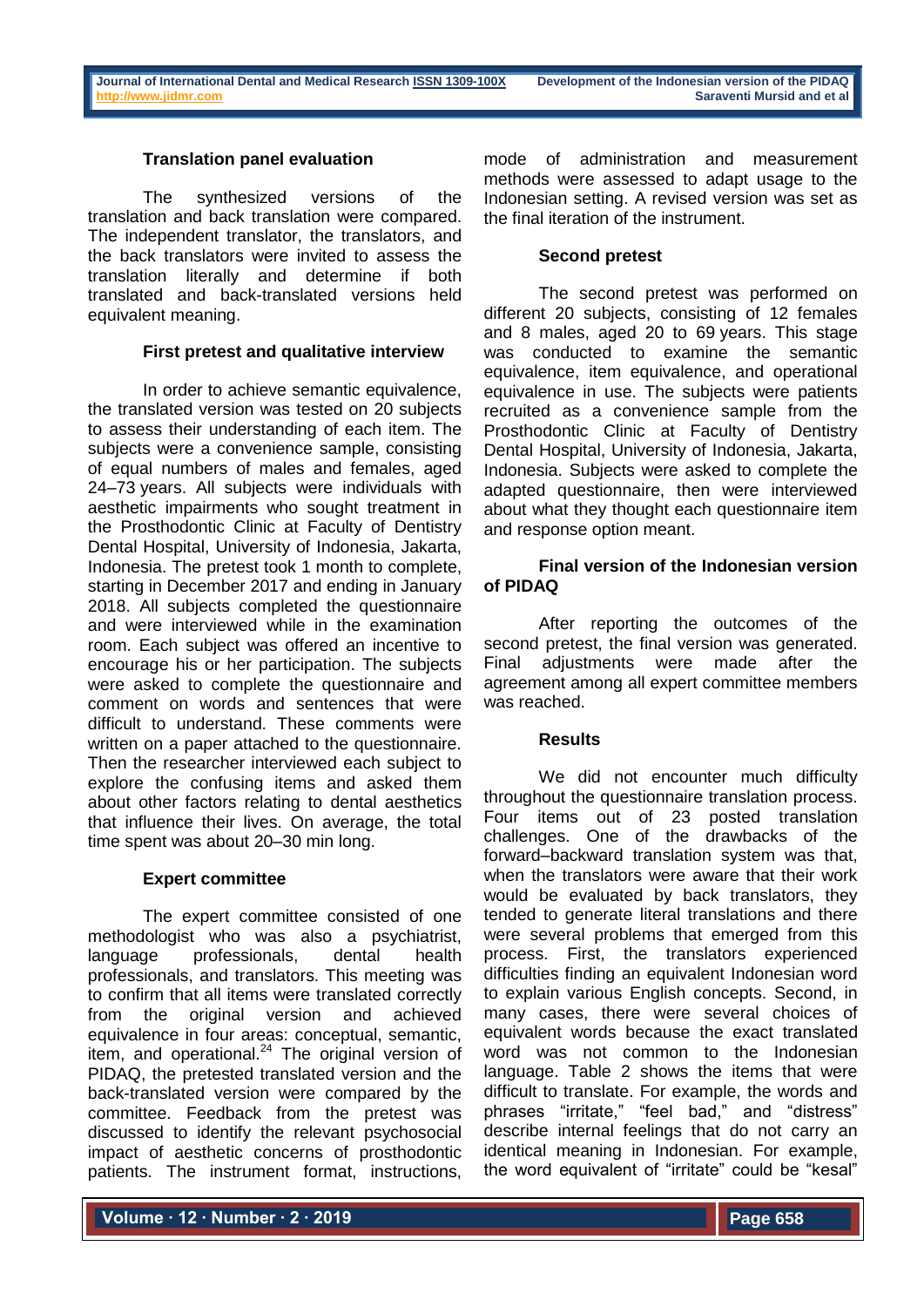("upset") or "tidak nyaman," ("uncomfortable"); therefore, the literally translated word was "iritasi" ("irritation"). However, when this was backtranslated to English, the word "irritate" did not show up; rather, it translated as "upset" and "uncomfortable". These issues were clarified after completion of the first pretest and recommended adjustments were discussed by the expert committee.

The first pretest involved administration of the translated questionnaire and subject interviews to establish conceptual and item equivalence (content validity). The gender distribution was equal, and ages ranged from 24 to 73 years (3).

The included subject criteria were meant to represent the target settings for the developed instrument. The interview sought to explore the relevant psychosocial impact of prosthodontic aesthetic concerns. As a result of the interviews, we found that subjects felt that most items were relevant factors relating to the psychosocial impact of aesthetic impairments. The subjects who wore dentures reported sometimes feeling embarrassed to open their mouths to talk or smile widely because of the unaesthetic nature of their prostheses. Subjects also reported feeling afraid that ill-fitted dentures would fall out of their mouths. Younger subjects expressed concern over the psychosocial impact of looking older than their actual ages if their teeth were not replaced. The older subjects were less affected by the social impact items on the questionnaire; they believed that unaesthetic aspects of their condition should be accepted gracefully as part of growing old.

Most subjects had difficulty understanding the values they could select on each scale because the response choices are not commonly used in Indonesia. The words "not at all," "a little," "somewhat," "strongly," and "very strongly," if translated to Indonesian, will be "sama sekali tidak," "sedikit," "agak," "kuat" dan "sangat kuat." These words are not common response used on questionnaires in Indonesia. The subjects also questioned the time period queried by the questionnaire. Were they to respond according to how they felt now, before, or after wearing dentures?

The original, translated, back-translated version, and the result of first pretest were used as references for an expert committee that evaluated the translated questionnaire. On the basis of this evaluation, the subjective judgement of the author, and the expert feedback, three

items were added to the instrument (Table 4). The additional items were placed after the original items and thus did not alter the instrument's original structure. The Likert scale of the original version was changed to range from 1 to 5 were  $1 = not$  suit all to  $5 = very$  suitable.

| No. | <b>Item</b>                           |
|-----|---------------------------------------|
| 29  | I'm afraid other people could make    |
|     | offensive remarks about my teeth.     |
| Q13 | Remarks about my teeth irritate me    |
|     | even they are meant jokingly          |
| Q16 | I am somewhat distressed when I see   |
|     | other people's teeth                  |
| Q19 | I feel bad when I think about what my |
|     | teeth look like                       |

**Table 2.** Questions that were difficult to translate.

| <b>Characteristics</b><br>(n=20)                                      | $1^{\rm st}$<br>pretest &<br>qualitative<br>interview<br>N (%) | $2nd$ pretest<br>N (%)             |  |  |
|-----------------------------------------------------------------------|----------------------------------------------------------------|------------------------------------|--|--|
| Age<br>18-<br>(young<br>30                                            |                                                                |                                    |  |  |
| adult)<br>31-59 (adult)<br>60-74 (elderly)                            | 5(25)<br>10(50)<br>5(25)                                       | 8(40)<br>10 (50)<br>2(10)          |  |  |
| Gender                                                                |                                                                |                                    |  |  |
| Male                                                                  | 10(50)                                                         | 8(40)                              |  |  |
| Female                                                                | 10 (50)                                                        | 12 (60)                            |  |  |
| Aesthetic condition                                                   |                                                                |                                    |  |  |
| Aesthetically<br>impaired<br>Removable<br>Fixed<br>Aesthetically good | 20 (100)<br>12 (60)<br>8(40)<br>0                              | 14 (70)<br>5(25)<br>9(45)<br>6(30) |  |  |

**Table 3.** Characteristics of patients who pretested the Indonesian version of the Psychosocial Impact of Dental Aesthetic Questionnaire (PIDAQ).

| No.             | <b>New items</b>                                                                   |
|-----------------|------------------------------------------------------------------------------------|
| Q <sub>24</sub> | I am worried about the opinion of people<br>I know about my teeth than my opinion. |
| Q <sub>25</sub> | Sometimes I feel older because of my<br>teeth.                                     |
|                 | Q26 I feel my teeth look unnatural.                                                |
|                 |                                                                                    |

**Table 4.** New items pertaining to psychosocial impact of impaired aesthetics for patients receiving prosthodontic treatments.

The second pretest evaluated the operational equivalent of the questionnaire. After completing the questionnaire, subjects were

**Volume ∙ 12 ∙ Number ∙ 2 ∙ 2019**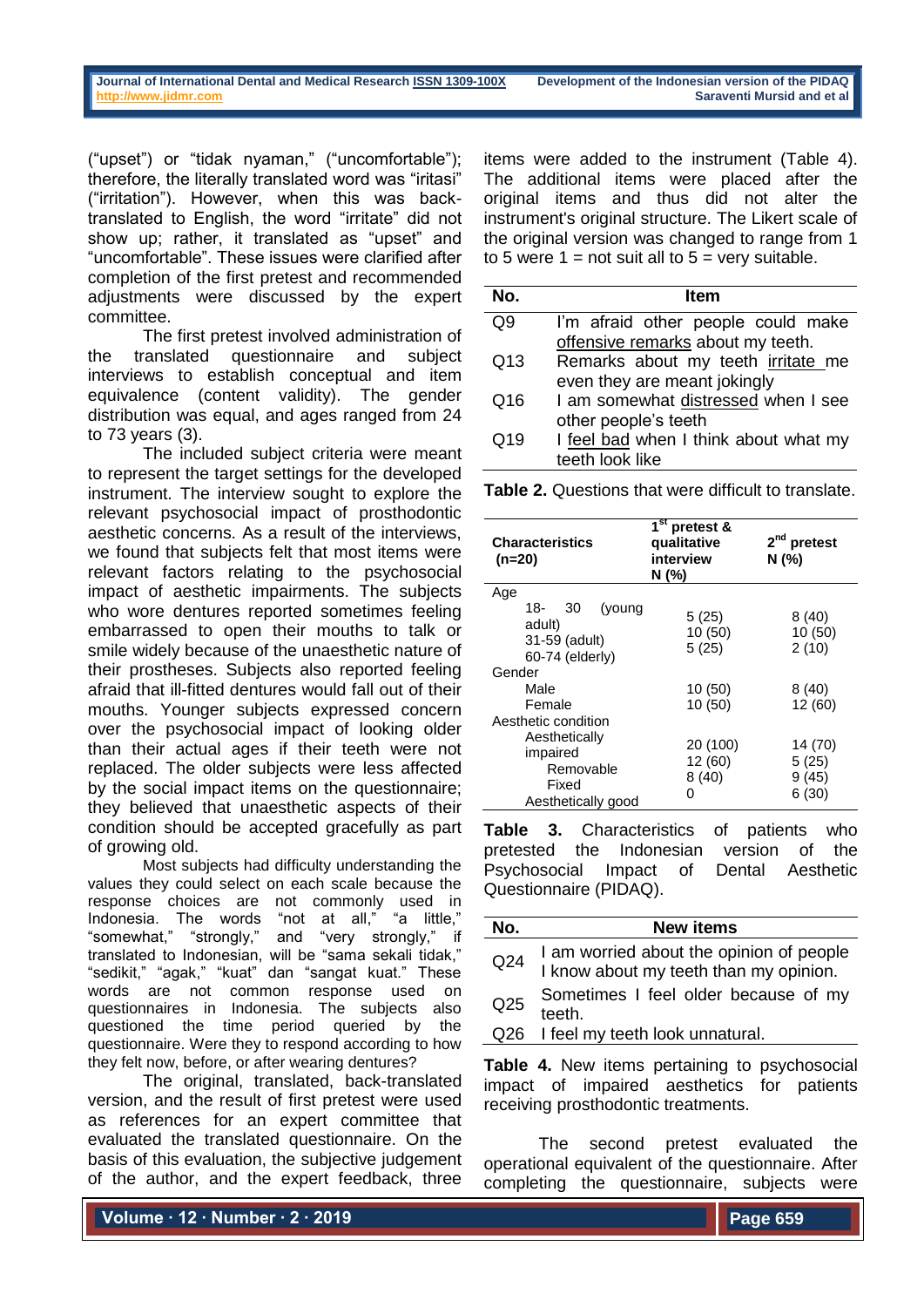asked about their understanding of the instruction. All subjects agreed that the format of the questionnaire was easy to follow and the instructions on how to complete the questionnaire were understandable (Table 5).

| Area tested                                             | Result                      |  |  |  |
|---------------------------------------------------------|-----------------------------|--|--|--|
| Format and instruction of the All subjects did not have |                             |  |  |  |
| questionnaire:                                          | any problem to follow the   |  |  |  |
| Did you have any difficulty to instruction.             |                             |  |  |  |
| complete the questionnaire?                             | Had to be careful when      |  |  |  |
| Was the instruction easy                                | to responded<br>between     |  |  |  |
| follow?                                                 | items asked positively to   |  |  |  |
|                                                         | negatively (Q6 to Q7)       |  |  |  |
| Wording of questions:                                   | Most respondents had        |  |  |  |
| Were there any questions that no                        | difficulty<br>to            |  |  |  |
| found difficult<br>vou                                  | to understand the question. |  |  |  |
| understand?                                             |                             |  |  |  |
| Time to complete:                                       | 3-15 minutes                |  |  |  |
| How long the questionnaire took                         |                             |  |  |  |
| to complete?                                            |                             |  |  |  |

**Table 5.** Summary of findings from the second pretest of the Indonesian version of the Psychosocial Impact of Dental Aesthetic Questionnaire (PIDAQ).

## **Discussion**

Questionnaires are a common method for measuring patients' oral health-related quality of life (OHRQoL). Most OHRQoL instruments have English versions. In order to use foreign instruments in other cultural contexts and with different languages, these instruments need to be translated, cross-culturally adapted, and validated. Guidelines have been established for cross-cultural adaptation in order to ensure that the translated version is valid and comparable with the original questionnaire. In the present study, we carefully followed the methodology for translation and cross-cultural adaptation of questionnaires proposed by Gjersing et al. and Beaton et al. $^{23,24}$  Therefore, the psychometric analysis will be reported in a companion paper.

We encountered difficulties during the process of translation. Specifically, it was difficult to find equivalent Indonesian words to accurately describe socio-emotional items. Similar challenges were also reported by Saub when translating OHIP into a Malay version.<sup>25</sup>

In this study, qualitative interviews with patients were performed at the first pretest to assess concept and item equivalence. A convenience sample was used to gain basic information pertaining to how aesthetic

impairments, as those which serve as indications for prosthodontic treatment, affect people's lives in the psychosocial dimension, and across age groups from young adolescents to the elderly in Indonesia. From these interviews, we found that the factors that most impacted aesthetic impairments among orthodontic patients were similar to those found among prosthodontic patients in Indonesia. We also discovered that younger and older or elderly subjects had different responses about the psychosocial impact of their aesthetic appearance.

During the process of cross-cultural adaptation, new items were added to the instrument. During our literature review, we found that a questionnaire developed by Wolfart et al. and Mehl et al. addressed the psychosocial impact of aesthetic impairments. $26,27$  These authors used expressions such as "avoid smiling," "uncomfortable about appearance," "wish for different teeth," "hiding teeth," "feel old because of teeth," and "dissatisfaction with artificial teeth." The outcomes of the qualitative interviews and literature reviews were discussed by experts, and then reconciled to determine the relevant items for use in prosthodontics settings. On the basis of the results of this process, three new items were added. It is possible that this altered the structure of the original instrument and analyses, including factor analyses, are needed. However, because these items were added at the end of the instrument, they will not change the structure of the translated questionnaire and are easily distinguished.

Even though this cross-cultural adaptation process followed a recommended process, we are only reporting the content validity of the Indonesian version of the PIDAQ. Future research should include a larger sample, more broadly inclusive of age, gender, and prosthodontic aesthetics to achieve construct, discriminant, and convergent validity and determine the reliability of the questionnaire. After this, the cross-culturally adapted PIDAQ might be a useful addition to clinical settings in Indonesia.

## **Conclusions**

We successfully translated the Englishlanguage version of the PIDAQ, used to assess prosthodontic aesthetic concerns, for use in Indonesia. Three items were added to provide common perceived psychosocial impacts of

**Volume ∙ 12 ∙ Number ∙ 2 ∙ 2019**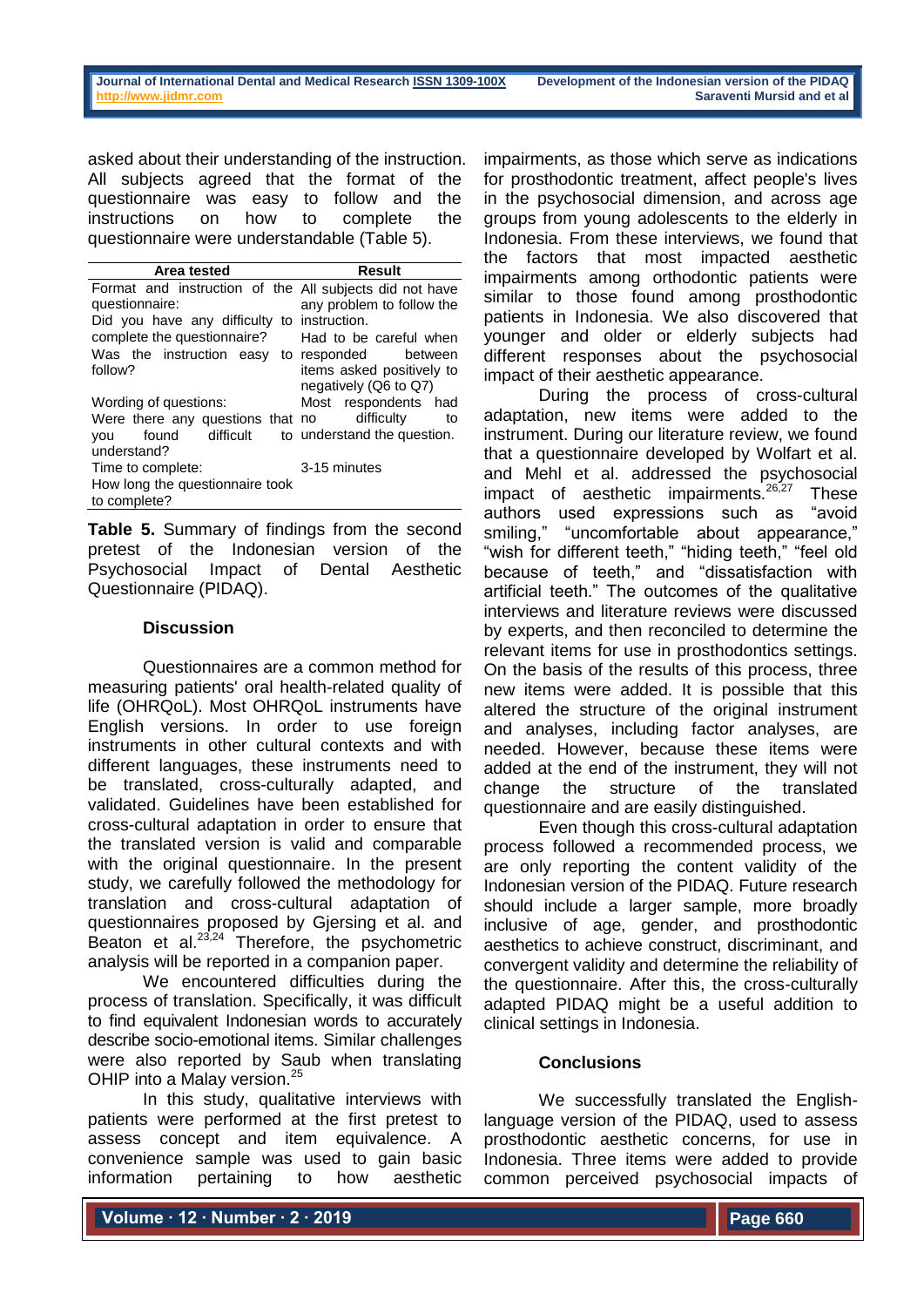prosthodontics patient with or without prostheses based on the qualitative interview and crosscultural adaptation process. Further studies are needed to confirm its validity and reliability among patients of different cultures, ages, and different aesthetic impairments.

### **Acknowledgements**

The publication of this manuscript is supported by Universitas Indonesia.

## **Declaration of Interest**

The authors report no conflict of interest.

| <b>No</b>      | Pernyataan                                                                                                                | Sangat<br>tidak<br>sesuai |                |        |        | <b>Sangat</b><br>sesuai |
|----------------|---------------------------------------------------------------------------------------------------------------------------|---------------------------|----------------|--------|--------|-------------------------|
|                |                                                                                                                           | 1                         | $\overline{2}$ | 3      | 4      | 5                       |
| $\mathbf{1}$   | Saya bangga akan gigi saya                                                                                                | $\Box$                    | $\Box$         | $\Box$ | $\Box$ | $\Box$                  |
| 2              | Saya suka memperlihatkan gigi saya saat tersenyum.                                                                        | $\Box$                    | □              | $\Box$ | $\Box$ | $\Box$                  |
| 3              | Saya senang melihat gigi saya di cermin.                                                                                  | $\Box$                    | $\Box$         | $\Box$ | $\Box$ | $\Box$                  |
| 4              | Gigi saya menarik bagi orang lain.                                                                                        | $\Box$                    | □              | $\Box$ | □      | $\Box$                  |
| 5              | Saya puas dengan penampilan gigi saya.                                                                                    | $\Box$                    | $\Box$         | $\Box$ | $\Box$ | $\Box$                  |
| 6              | Saya merasa susunan gigi saya sangat bagus.                                                                               | $\Box$                    | □              | $\Box$ | $\Box$ | $\Box$                  |
| $\overline{7}$ | Saya berusaha tidak tersenyum lebar agar gigi saya tidak terlalu<br>terlihat.                                             | $\Box$                    | $\Box$         | $\Box$ | $\Box$ | $\Box$                  |
| 8              | Jika saya tidak terlalu mengenal seseorang, saya terkadang khawatir<br>dengan apa yang mereka pikirkan tentang gigi saya. | $\Box$                    | □              | $\Box$ | □      | □                       |
| 9              | Saya khawatir orang lain membuat komentar yang menyinggung<br>mengenai gigi saya.                                         | $\Box$                    | $\Box$         | $\Box$ | $\Box$ | $\Box$                  |
| 10             | Terkadang saya mengalami hambatan dalam berinteraksi dengan<br>orang lain karena gigi saya.                               | □                         | $\Box$         | $\Box$ | $\Box$ | $\Box$                  |
| 11             | Terkadang saya menyadari jika sedang menutupi mulut dengan<br>tangan untuk menyembunyikan gigi.                           | $\Box$                    | $\Box$         | $\Box$ | $\Box$ | $\Box$                  |
| 12             | Terkadang saya merasa orang lain sedang menatap gigi saya.                                                                | $\Box$                    | $\Box$         | $\Box$ | □      | $\Box$                  |
| 13             | Komentar mengenai gigi saya membuat saya terganggu walaupun<br>hanya bercanda.                                            | $\Box$                    | □              | $\Box$ | $\Box$ | $\Box$                  |
| 14             | Saya terkadang khawatir pada pendapat lawan jenis mengenai gigi<br>saya.                                                  | $\Box$                    | □              | $\Box$ | $\Box$ | $\Box$                  |
| 15             | Saya iri dengan gigi orang lain yang bagus.                                                                               | $\Box$                    | □              | $\Box$ | $\Box$ | $\Box$                  |
| 16             | Saya agak stres ketika melihat gigi orang lain.                                                                           | $\Box$                    | $\Box$         | $\Box$ | $\Box$ | $\Box$                  |
| 17             | Terkadang saya kurang senang akan penampilan gigi saya.                                                                   | $\Box$                    | $\Box$         | $\Box$ | $\Box$ | $\Box$                  |
| 18             | Saya merasa kebanyakan orang yang saya kenal memiliki gigi yang<br>lebih bagus dari saya.                                 | $\Box$                    | □              | $\Box$ | □      | $\Box$                  |
| 19             | Saya sebal ketika memikirkan penampilan gigi saya.                                                                        | $\Box$                    | □              | $\Box$ | $\Box$ | $\Box$                  |
| 20             | Saya berharap gigi saya tampak lebih baik.                                                                                | $\Box$                    | $\Box$         | $\Box$ | $\Box$ | $\Box$                  |
| 21             | Saya tidak suka melihat gigi saya di cermin                                                                               | $\Box$                    | $\Box$         | $\Box$ | $\Box$ | $\Box$                  |
| 22             | Saya tidak suka melihat gigi saya dalam foto                                                                              | □                         | $\Box$         | $\Box$ | □      | $\Box$                  |
| 23             | Saya tidak suka melihat gigi saya di rekaman video                                                                        | $\Box$                    | $\Box$         | $\Box$ | $\Box$ | $\Box$                  |
| 24             | Saya lebih khawatir pendapat orang yang saya kenal mengenai gigi<br>saya dibandingkan pendapat saya.                      | $\Box$                    | □              | $\Box$ | $\Box$ | $\Box$                  |
| 25             | Terkadang saya merasa terlihat lebih tua karena gigi saya.                                                                | $\Box$                    | $\Box$         | □      | $\Box$ | $\Box$                  |
| 26             | Saya merasa gigi saya terlihat tidak alami.                                                                               | □                         | □              | $\Box$ | $\Box$ | $\Box$                  |

**Figure 2.** The final version of the Indonesian Psychosocial Impact of Dental Aesthetic Questionnaire (PIDAQ).

## **References**

- 1. Klages U, Zentner A. Dentofacial Aesthetics and Quality of Life. Semin Orthod 2007;13(2):104-15.
- 2. Isiekwe GI, Sofola OO, Onigbogi OO, Utomi IL, Sanu OO, daCosta OO. Dental Esthetics and Oral Health-Related Quality of Life in Young Adults. Am J Orthod Dentofacial Orthop 2016;150(4):627-36.

3. Klages U, Claus N, Wehrbein H, Zentner A. Development of a Questionnaire for Assessment of the Psychosocial Impact of<br>
Dental Aesthetics in Young Adults. Eur J Orthod Dental Aesthetics in Young Adults. Eur J 2006;28(2):103-11.

4. Leles CR, Morandini WJ, da Silva ÉT, de F Nunes M, Freire MC. Assessing Perceived Potential Outcomes of Prosthodontic Treatment in Partial and Fully Edentulous Patients. J Oral Rehabil 2008;35(9):682-9.

**Volume ∙ 12 ∙ Number ∙ 2 ∙ 2019**